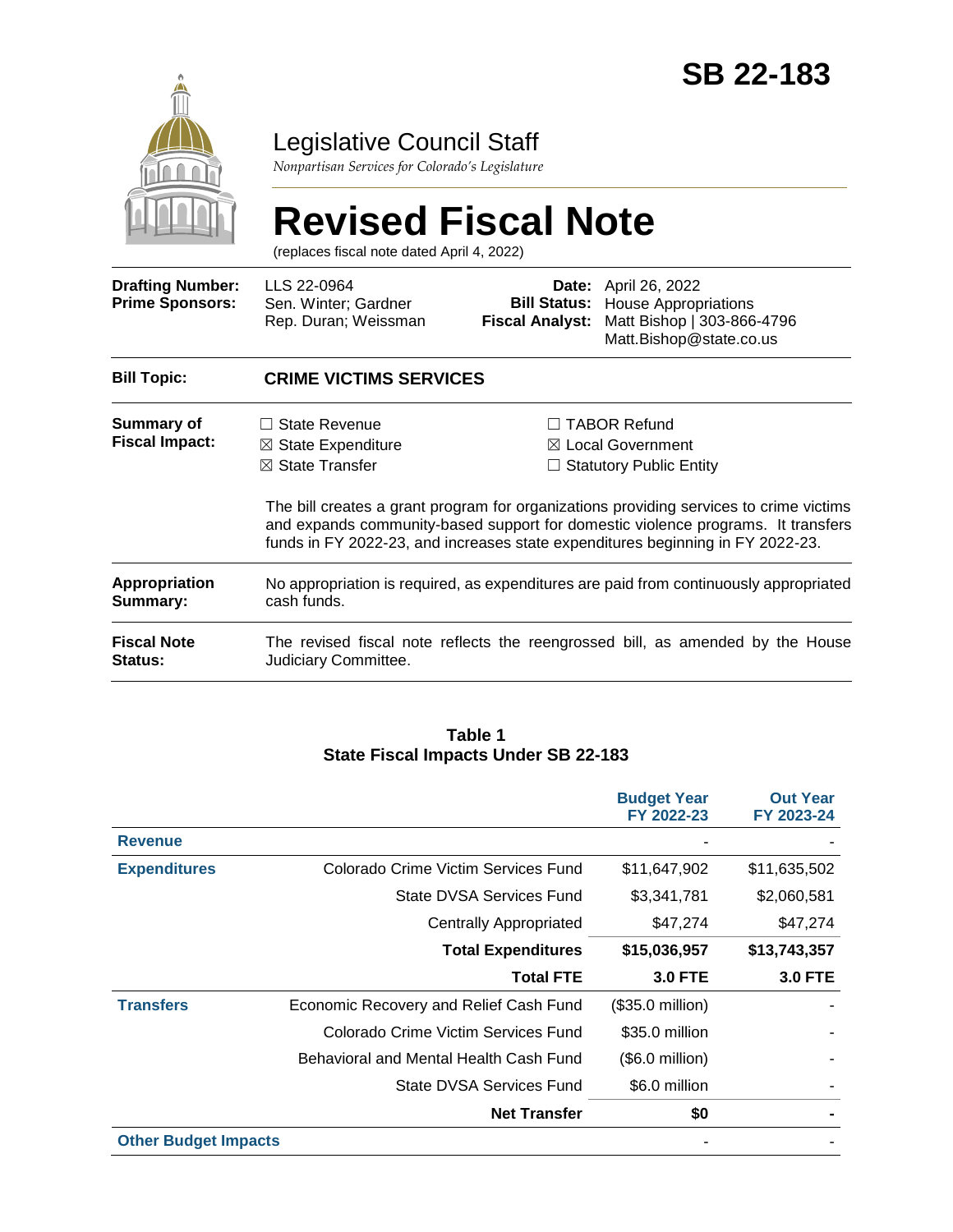#### **Summary of Legislation**

The bill creates a grant program to support crime victims, updates existing practices that support domestic violence programs, and makes transfers to fund these activities. Due to state and federal requirements, funding allocated to each program by the bill must be used during the next 2-4 years.

**Crime victim services.** The bill creates a grant program in the Department of Public Safety (CDPS) to award grants to government agencies and nonprofit organizations that provide services to crime victims. CDPS must annually update its website with information about the organizations that receive funding from the grant program. The bill transfers \$35 million to the Colorado Crime Victim Services Fund, a new continuously appropriated cash fund created for the grant program. The grant program is repealed on July 1, 2027.

**Domestic violence programs.** Under current law, the Department of Human Services (CDHS) must reimburse nonprofit organizations or local governments that operate certain domestic violence programs. The bill requires CDHS to reimburse nonprofit organizations or tribal governments operating domestic violence, sexual assault, or culturally specific programs. CDHS may also enter into contracts with state or tribal coalitions to provide training and technical assistance to such programs. The bill changes statutory references to "domestic abuse" to "domestic violence or sexual assault." CDHS must annually update its website with information on these activities. The bill creates the Domestic Violence and Sexual Assault Services Fund, and transfers \$6 million to the fund to support expanded program activities. Money in the fund is continuously appropriated to CDHS.

**Other provisions.** The bill limits members of the Crime Victim Services Advisory Board to three consecutive, three-year terms. The FY 2021-22 Long Bill includes spending authority for CDPS and CDHS for the State Victims Assistance and Law Enforcement Program and the Domestic Abuse Program, respectively. The bill extends that spending authority for FY 2022-23 and FY 2023-24.

#### **State Transfers**

Within three days of the bill's effective date, it requires the following transfers:

- \$35 million from the Economic Recovery and Relief Cash Fund to newly created Colorado Crime Victim Services Fund; and
- \$6 million from the Behavioral and Mental Health Cash Fund to the newly created State Domestic Violence and Sexual Assault Services Fund.

#### **State Expenditures**

The bill increases state cash fund expenditures in CDPS and CDHS by \$15.0 million in FY 2022-23 and \$13.7 million in FY 2023-24. If these programs continue beyond the spending deadline for ARPA-originating funds, General Fund may be required beginning in FY 2024-25. Expenditures are shown in Table 2 and detailed below.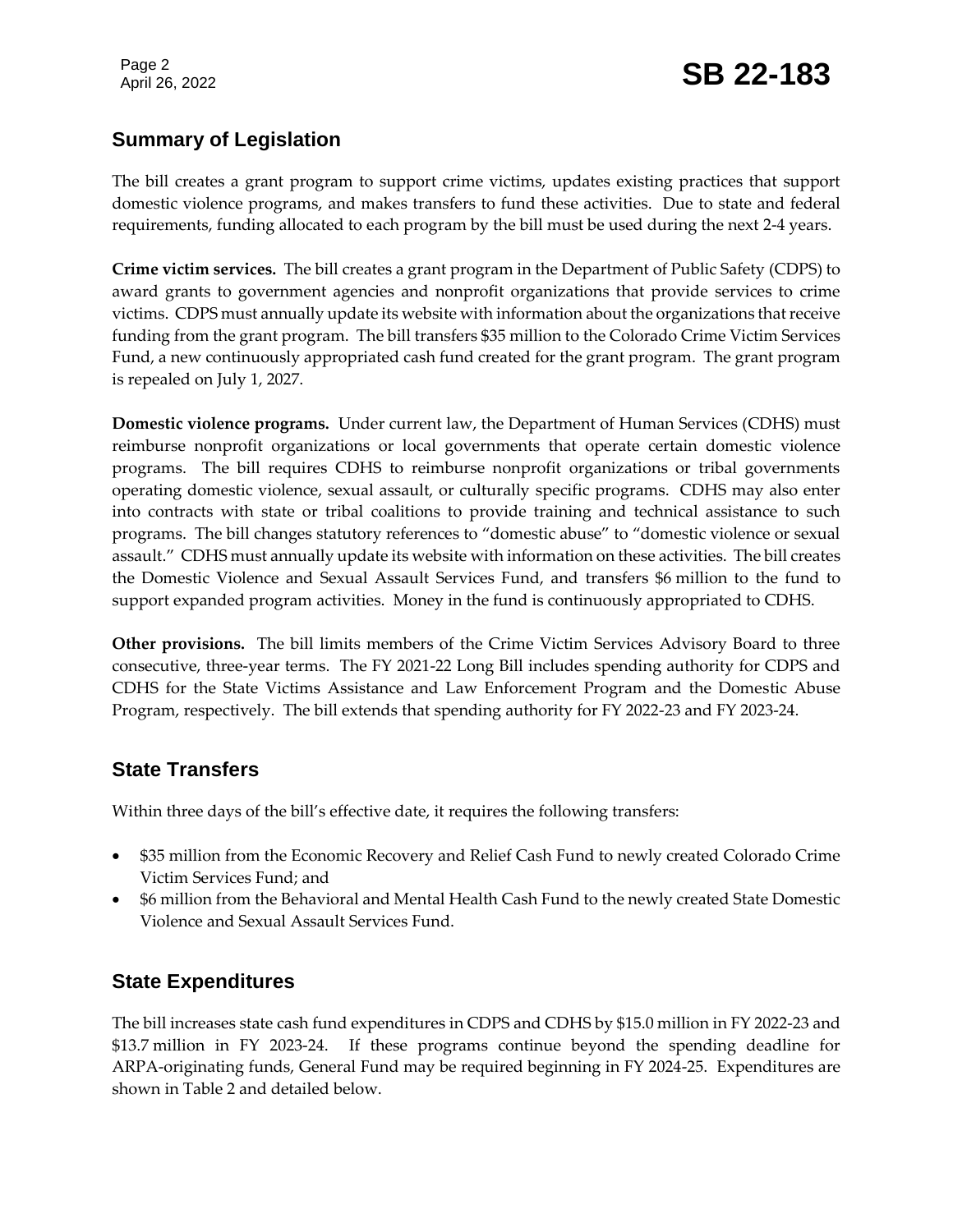## Page 3<br>April 26, 2022 **SB 22-183**

| Table 2                             |  |  |  |  |  |
|-------------------------------------|--|--|--|--|--|
| <b>Expenditures Under SB 22-183</b> |  |  |  |  |  |

| <b>Cost Components</b>                    |                  | FY 2022-23     | FY 2023-24     |
|-------------------------------------------|------------------|----------------|----------------|
| <b>Department of Public Safety</b>        |                  |                |                |
| <b>Personal Services</b>                  |                  | \$132,802      | \$132,802      |
| <b>Operating Expenses</b>                 |                  | \$2,700        | \$2,700        |
| <b>Capital Outlay Costs</b>               |                  | \$12,400       |                |
| <b>Grant Program</b>                      |                  | \$11,500,000   | \$11,500,000   |
| Centrally Appropriated Costs <sup>1</sup> |                  | \$31,946       | \$31,946       |
| FTE - Personal Services                   |                  | 2.0 FTE        | 2.0 FTE        |
| <b>CDPS Subtotal</b>                      |                  | \$11,679,848   | \$11,667,448   |
| <b>Department of Human Services</b>       |                  |                |                |
| <b>Personal Services</b>                  |                  | \$59,231       | \$59,231       |
| <b>Operating Expenses</b>                 |                  | \$1,350        | \$1,350        |
| <b>Capital Outlay Costs</b>               |                  | \$6,200        |                |
| <b>Additional Community-Based Support</b> |                  | \$2,000,000    | \$2,000,000    |
| <b>System Enhancements</b>                |                  | \$1,075,000    |                |
| <b>Needs Assessment</b>                   |                  | \$200,000      |                |
| Centrally Appropriated Costs <sup>1</sup> |                  | \$15,328       | \$15,328       |
| FTE - Personal Services                   |                  | 1.0 FTE        | 1.0 FTE        |
| <b>CDHS Subtotal</b>                      |                  | \$3,357,109    | \$2,075,909    |
|                                           | <b>Total</b>     | \$15,036,957   | \$13,743,357   |
|                                           | <b>Total FTE</b> | <b>3.0 FTE</b> | <b>3.0 FTE</b> |

<sup>1</sup>*Centrally appropriated costs are not included in the bill's appropriation.*

**Department of Public Safety.** Costs will increase to administer the new crime victim services grant program, including reviewing applications, monitoring awards, and reporting on the use of funds. The DPS will require 2.0 FTE for this work. Standard operating and capital outlay costs for this staff are included. The remainder of the transferred funds will be available for grants; the estimate in the fiscal note is for informational purposes only and is based on three years of grant distributions. The actual amount of funds disbursed via grants will depend on the number of applications received and award decisions made by the department.

To the extent that CDPS has unused spending authority from its current year FY 2021-22 appropriation for the State Victims Assistance and Law Enforcement Program, expenditures may increase in FY 2022-23 and FY 2023-24. The FY 2021-22 spending authority is \$1.5 million.